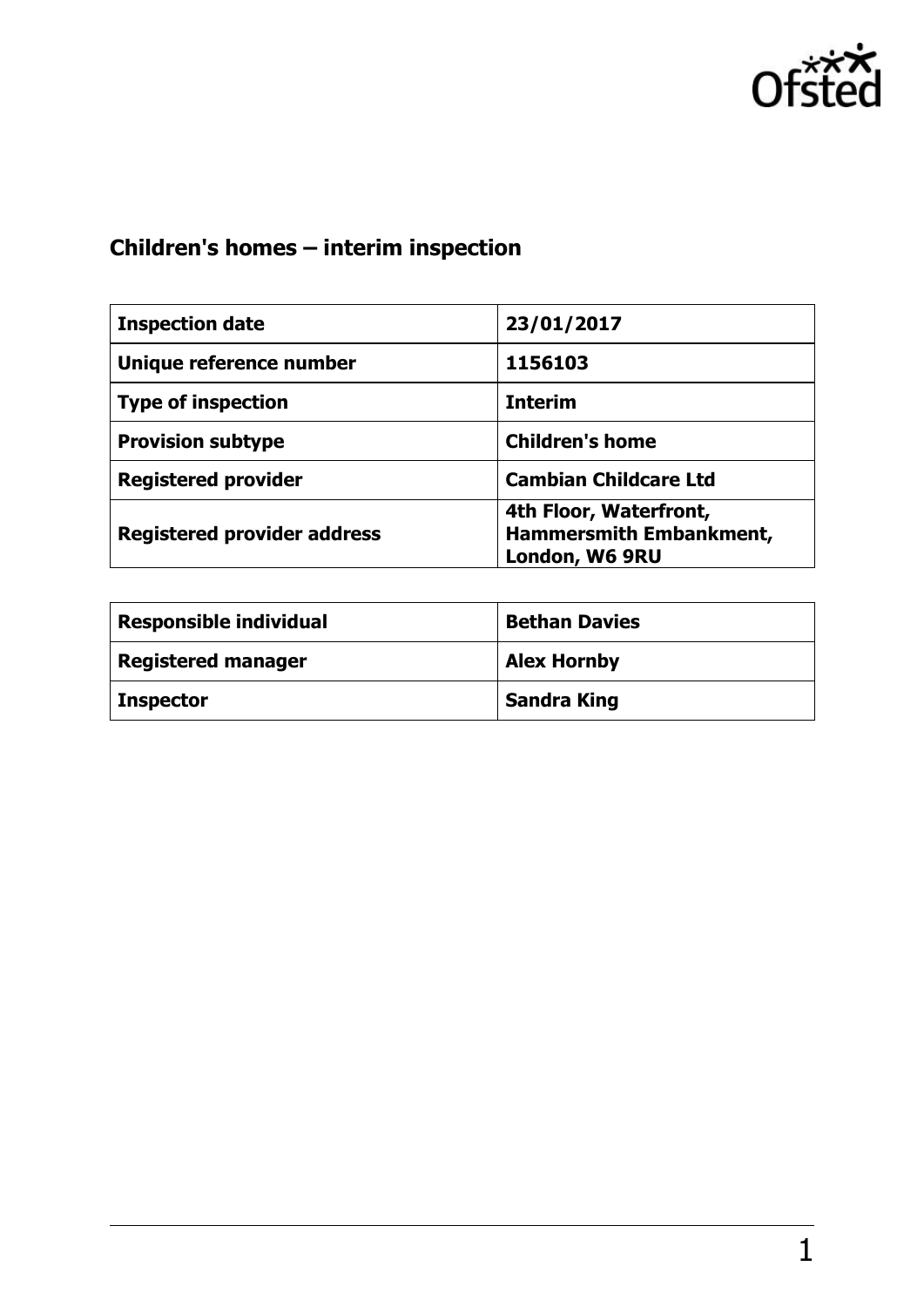

| <b>Inspection date</b>                             | 23/01/2017  |
|----------------------------------------------------|-------------|
| <b>Previous inspection judgement</b>               | Good        |
| <b>Enforcement action since last</b><br>inspection | <b>None</b> |

**This inspection**

**The effectiveness of the home and the progress and experiences of children and young people since the most recent full inspection**

This home was judged **good** at the full inspection. At this interim inspection Ofsted judges that it has **sustained effectiveness**.

Young people are making ongoing progress in most aspects of their lives because of the care and support they receive from the staff. The staff work hard to ensure that the home is warm and inviting, and that everyday practice remains childforced.

The manager works closely with schools and colleges. However, at times, school attendance declines because of young people's emotional and/or mental health. This impacts on young people making measurable progress towards achieving their educational potential.

Staff provide care to young people that supports and encourages them to develop their self-efficacy and confidence. Staff offer exceptional support to young people during difficult periods in their lives. For example, the home provided a young person with respite care away from the home with staff she knew well. This support helped to alleviate the young person's anxiety. A young person wrote: 'Only one year ago my life was a mess but not any more, I am a beautiful, strong individual.'

Young people feel safe at the home. One young person wrote about living in the home: 'It has taught me how to live again, how to be myself.'

Allegations against staff are well managed, and the registered manager makes sure that there is independent oversight from the designated officer in the Local Authority. Safeguarding notifications are referred to all appropriate professionals. The manager makes sure that all staff receive practice-related supervision; however, appraisals are not completed annually for all staff. As a result, any development needs are not picked up on at an early stage prior to them becoming potential practice issues.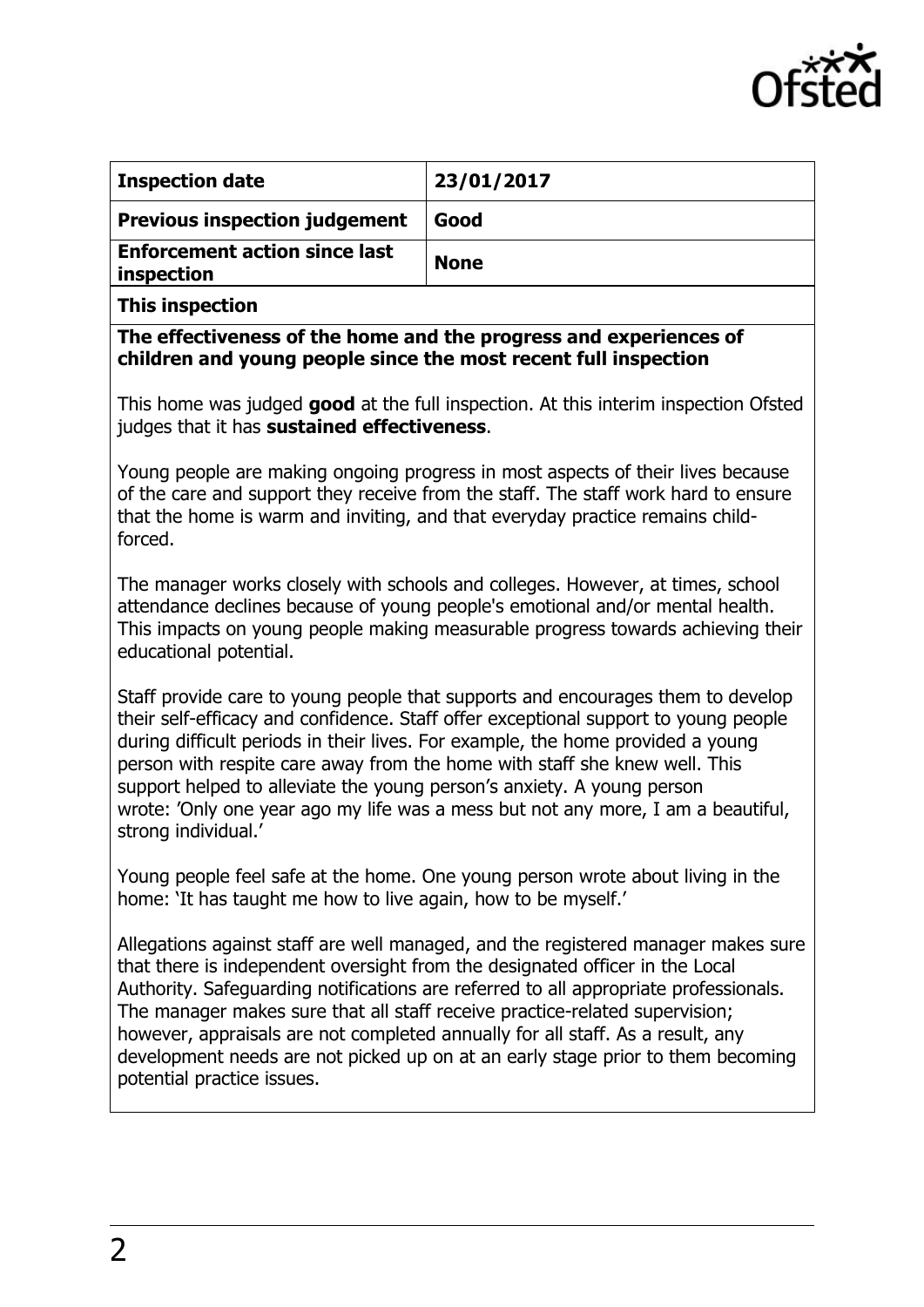

### **Information about this children's home**

The children's home is registered to provide care and accommodation for up to three young people who have emotional and/or behavioural difficulties. The home is privately owned.

## **Recent inspection history**

| Inspection date | Inspection type | Inspection judgement |
|-----------------|-----------------|----------------------|
| 10/08/2016      | Full            | Good                 |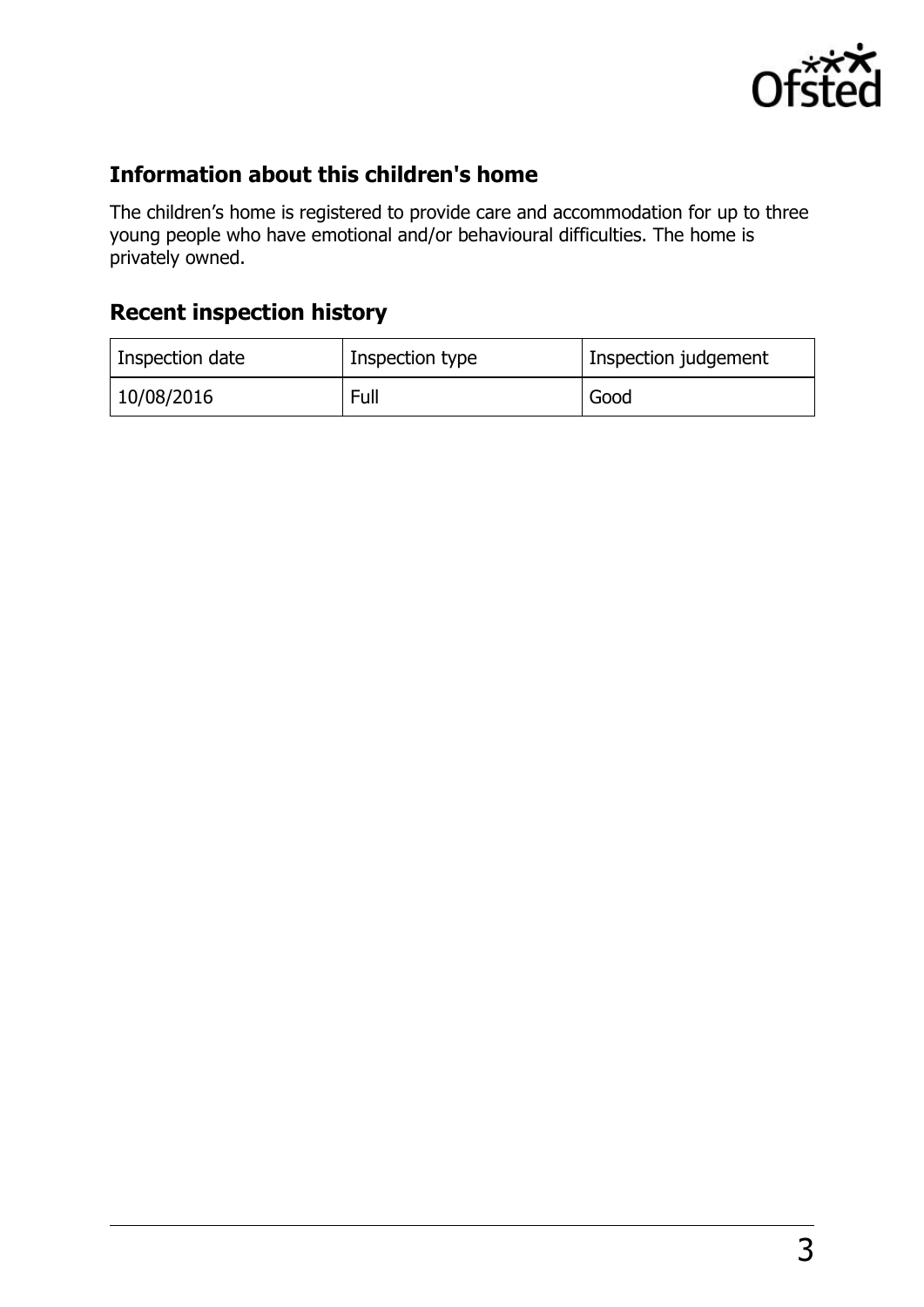

### **What does the children's home need to do to improve?**

#### **Statutory requirements**

This section sets out the actions which must be taken so that the registered person(s) meets the Care Standards Act 2000, Children's Homes (England) Regulations 2015 and the 'Guide to the children's homes regulations including the quality standards'. The registered person(s) must comply within the given timescales.

| <b>Requirement</b>                                                                                                                                                                                                                              | Due date   |
|-------------------------------------------------------------------------------------------------------------------------------------------------------------------------------------------------------------------------------------------------|------------|
| 8: The education standard                                                                                                                                                                                                                       | 06/03/2017 |
| (1) The education standard is that children make measurable<br>progress towards achieving their educational potential and are<br>helped to do so.                                                                                               |            |
| (2) In particular, the standard in paragraph (1) requires the<br>registered person to ensure-<br>$(a)$ that staff-<br>(x) help each child to attend education or training in accordance<br>with the expectations in the child's relevant plans; |            |
| The registered person must ensure that all employees—<br>have their performance and fitness to perform their roles<br>appraised at least once every year. (Regulation 33 $(4)(c)$ )                                                             | 06/03/2017 |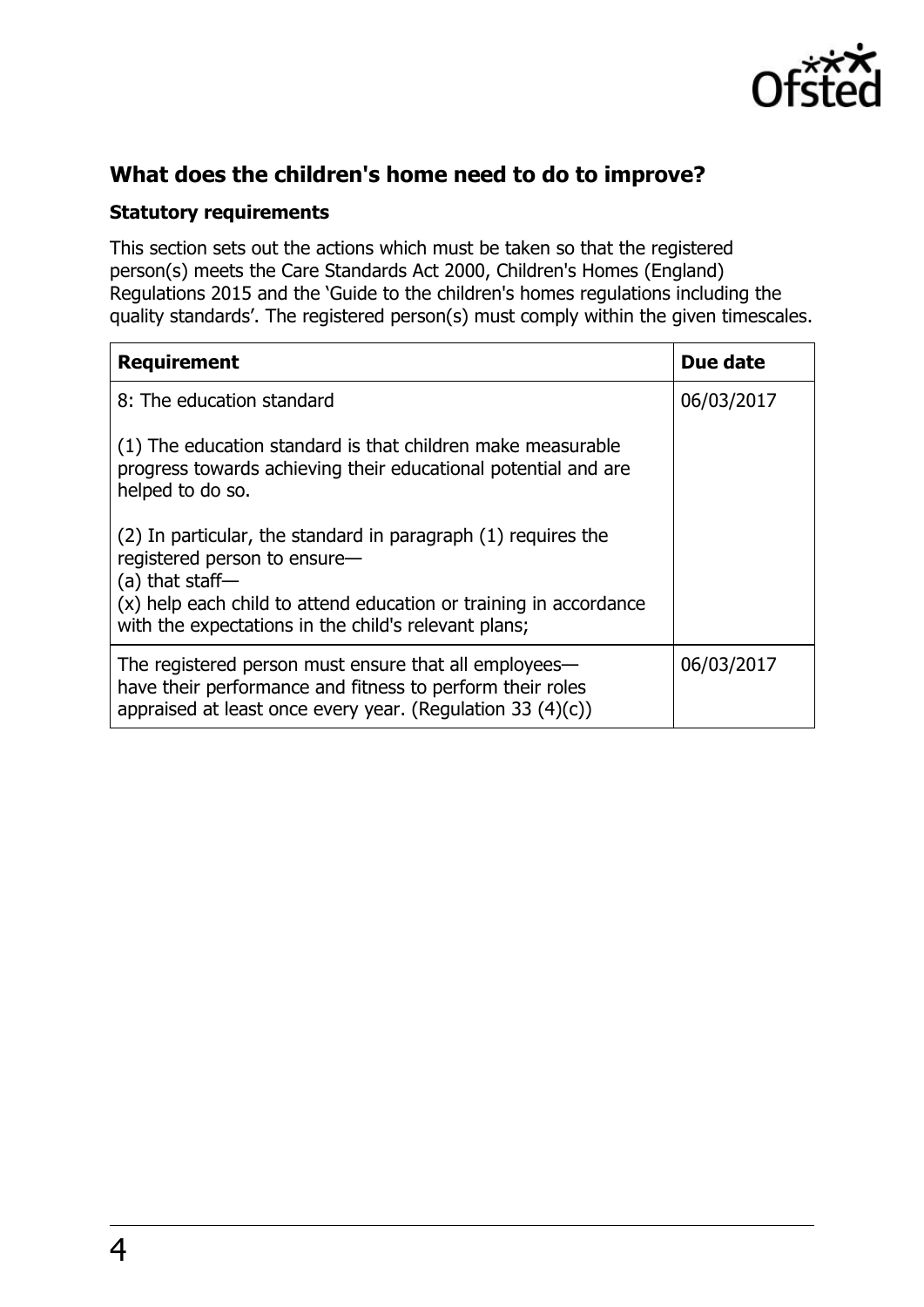

#### **What the inspection judgements mean**

At the interim inspection we make a judgement on whether the home has improved in effectiveness, sustained effectiveness, or declined in effectiveness since the previous full inspection. This is in line with the 'Inspection of children's homes: framework for inspection'.

#### **Information about this inspection**

Inspectors have looked closely at the experiences and progress of children and young people living in the children's home. Inspectors considered the quality of work and the difference that adults make to the lives of children and young people. They read case files, watched how professional staff work with children, young people and each other and discussed the effectiveness of help and care given to children and young people. Wherever possible, they talked to children, young people and their families. In addition, the inspectors have tried to understand what the children's home knows about how well it is performing, how well it is doing and what difference it is making for the children and young people who it is trying to help, protect and look after.

This inspection focused on the effectiveness of the home and the progress and experiences of children and young people since the most recent full inspection.

This inspection was carried out under the Care Standards Act 2000 to assess the effectiveness of the service and to consider how well it complies with the Children's Homes (England) Regulations 2015 and the 'Guide to the children's homes regulations including the quality standards'.